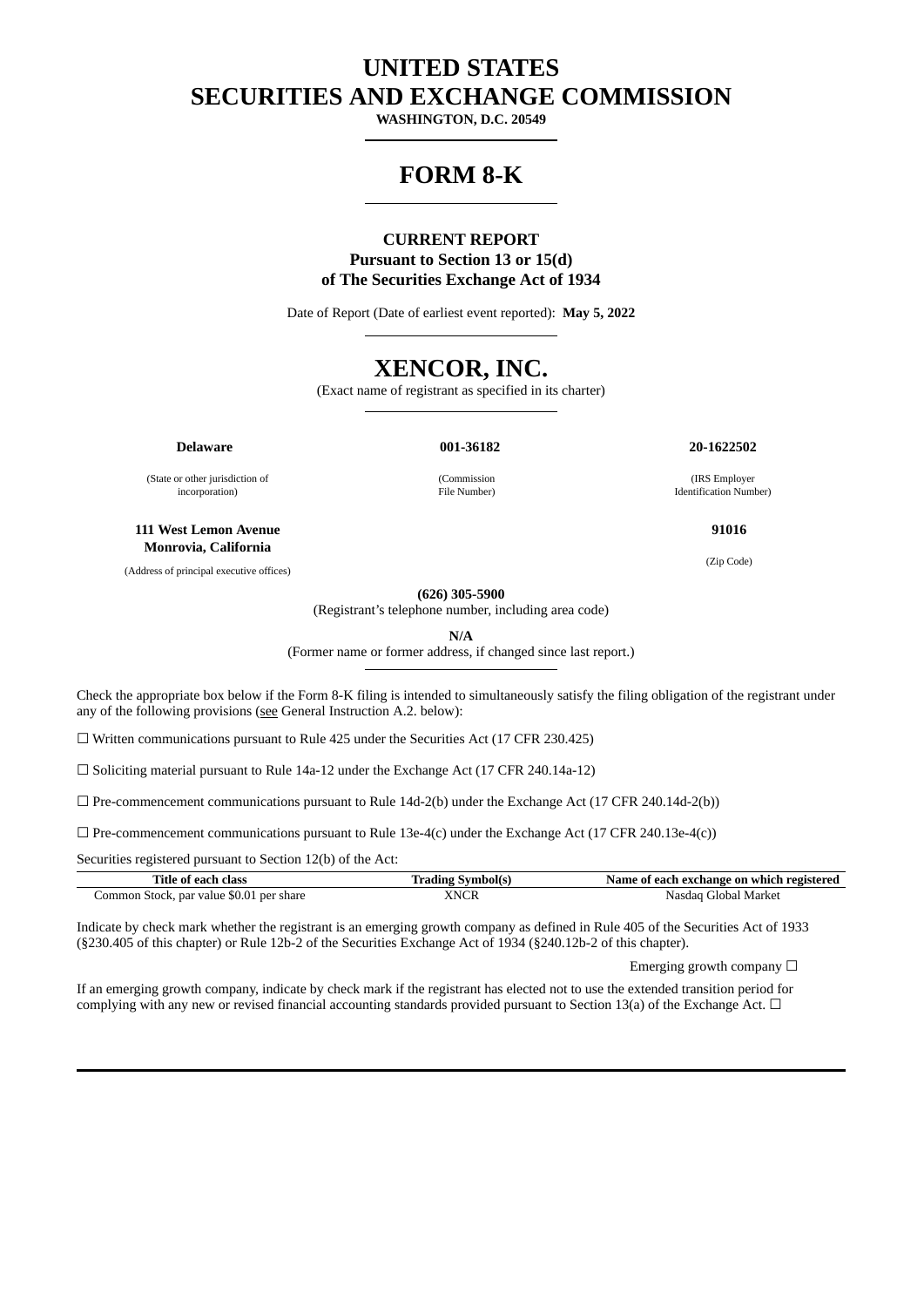#### **Item 2.02. Results of Operations and Financial Condition.**

On May 5, 2022, Xencor, Inc. announced its financial results for the quarter ended March 31, 2022 in the press release attached hereto as Exhibit 99.1 and incorporated herein by reference.

The information in "Item 2.02. Results of Operations and Financial Condition" of this Current Report on Form 8-K and in Exhibit 99.1 attached hereto is being furnished and shall not be deemed to be "filed" for purposes of Section 18 of the Securities Exchange Act of 1934, as amended (the "Exchange Act"), or otherwise subject to the liabilities of that section, nor shall such information be deemed incorporated by reference in any filing under the Securities Act of 1933, as amended, or the Exchange Act, except as expressly set forth by specific reference in such a filing.

#### **Item 9.01. Financial Statements and Exhibits.**

#### **(d) Exhibits.**

| <b>Exhibit No.</b> | <b>Description</b>                                           |
|--------------------|--------------------------------------------------------------|
| 99.1               | <u>Press Release dated May 5, 2022.</u>                      |
| 104                | Cover Page Interactive Data File (formatted as inline XBRL). |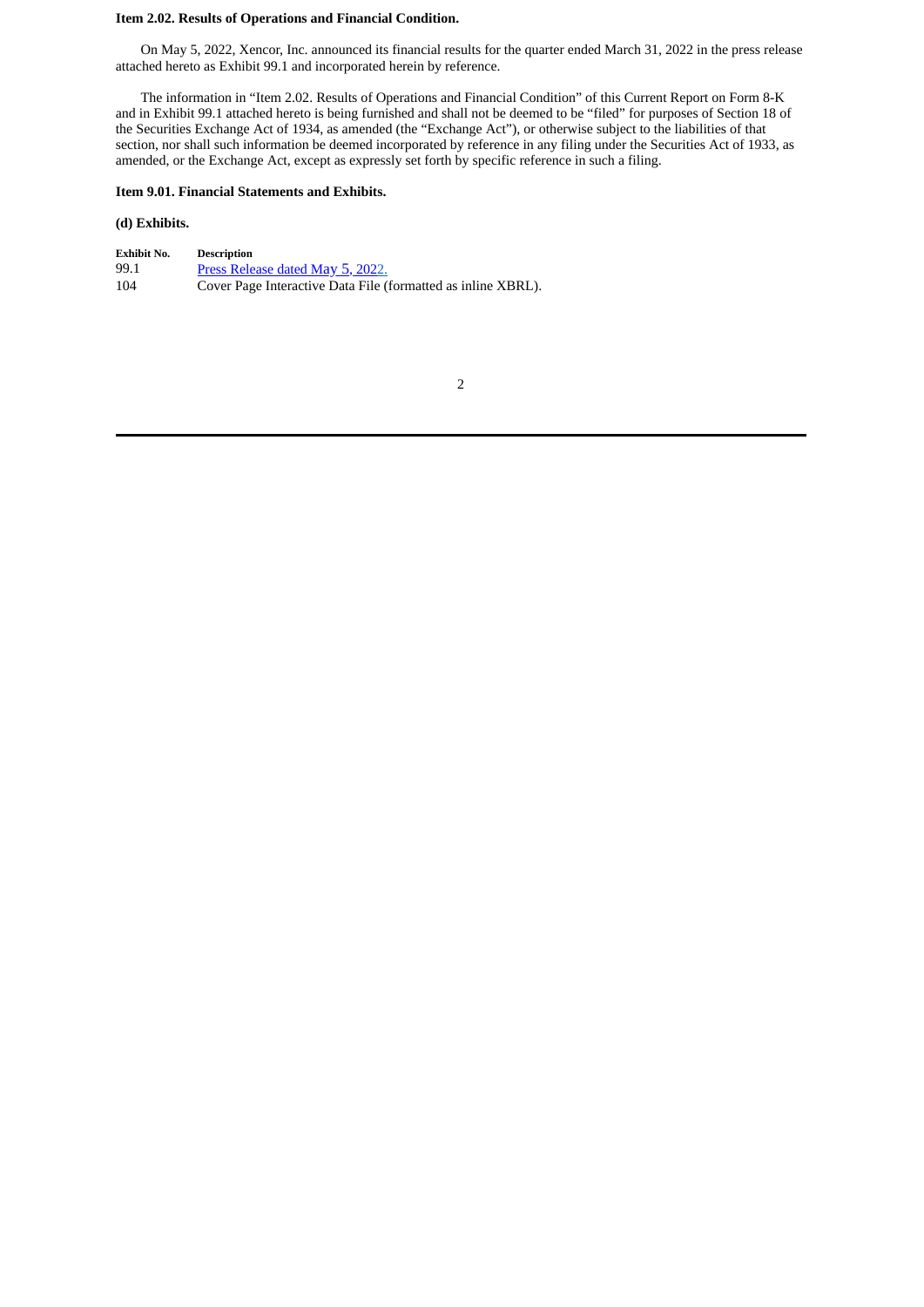# **SIGNATURES**

Pursuant to the requirements of the Securities Exchange Act of 1934, the registrant has duly caused this report to be signed on its behalf by the undersigned hereunto duly authorized.

Date: May 5, 2022 **XENCOR, INC.**

By: /s/ Celia Eckert Celia Eckert General Counsel & Corporate Secretary

3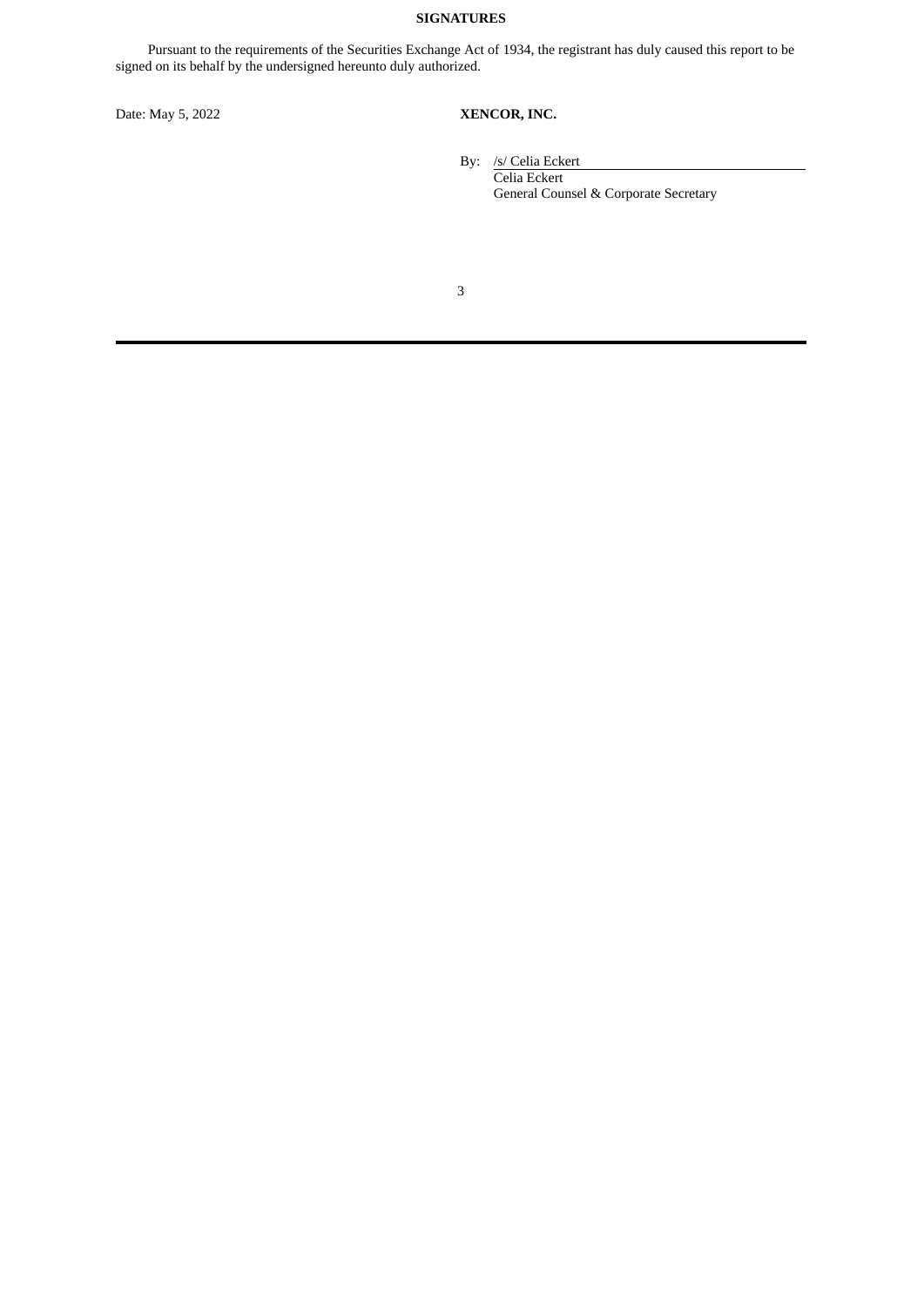

#### **Xencor Reports First Quarter 2022 Financial Results**

-- Management to Host Conference Call at 4:30 p.m. ET Today --

<span id="page-3-0"></span>MONROVIA, Calif.--May 5, 2022-- Xencor, Inc. (NASDAQ:XNCR), a clinical-stage biopharmaceutical company developing engineered antibodies and cytokines for the treatment of cancer and autoimmune diseases, today reported financial results for the first quarter ended March 31, 2022 and provided a review of recent business and clinical highlights.

"Our XmAb Fc domains and protein engineering expertise have enabled a broad portfolio of clinical-stage drug candidates, which we and our partners are investigating across many therapeutic areas. Internally we are focused on efficiently using our resources to advance the most promising clinical-stage programs, as well as the next wave of Xencor innovations to enter the clinic – more reduced-potency XmAb cytokines, CD28 T cell engagers and 2+1 CD3 T cell engagers," said Bassil Dahiyat, Ph.D., president and chief executive officer at Xencor. "Today we are pleased to announce we have dosed the first patient in a potentially registration-enabling study for plamotamab to evaluate the chemotherapy-free, triple combination with tafasitamab and lenalidomide for patients with an aggressive form of non-Hodgkin's lymphoma."

Dr. Dahiyat continued, "As we progress through the year, we remain on track to present additional clinical data from our vudalimab and plamotamab programs and initial data from our IL2-Fc autoimmune program, XmAb564, in healthy volunteers. In addition, we will present data from our XmAb104 program at the ASCO Annual Meeting. In 2022, we also expect to start Phase 1 studies for XmAb819, our ENPP3 x CD3 bispecific antibody for renal cell carcinoma engineered with our multivalent 2+1 format for greater tumor selectivity, and for XmAb808, our B7-H3 x CD28 bispecific antibody. This broad development pipeline is supported by the recent strong revenue from our marketed partnered programs and our robust financial position."

### **Recent Portfolio Highlights**

● **Plamotamab (CD20 x CD3):** Xencor has dosed the first patient in a potentially registrationenabling Phase 2 study, evaluating plamotamab in combination with tafasitamab plus lenalidomide, in patients with relapsed or refractory diffuse large B-cell lymphoma (DLBCL). The study consists of two parts, a safety run-in intended to establish the safety of the triple combination (Part 1) and a two-arm, open-label cohort where patients will be randomized to receive either the triple combination or tafasitamab plus lenalidomide (Part 2). Xencor is conducting the clinical study in collaboration with MorphoSys AG and Incyte Corporation. Tafasitamab is co-marketed by Incyte and MorphoSys under the brand name Monjuvi® in the United States and is marketed by Incyte under the brand name Minjuvi® in the European Union. Incyte has exclusive commercialization rights to tafasitamab outside the U.S.

Expansion cohorts in the Phase 1 study of plamotamab are actively recruiting patients with DLBCL and follicular lymphoma (FL) and are dosing using the recommended Phase 2 regimen to further evaluate the safety and efficacy of plamotamab as a monotherapy. Subcutaneous administration of plamotamab will be introduced this year, and the Company plans to present data from the expansion cohorts in the second half of 2022.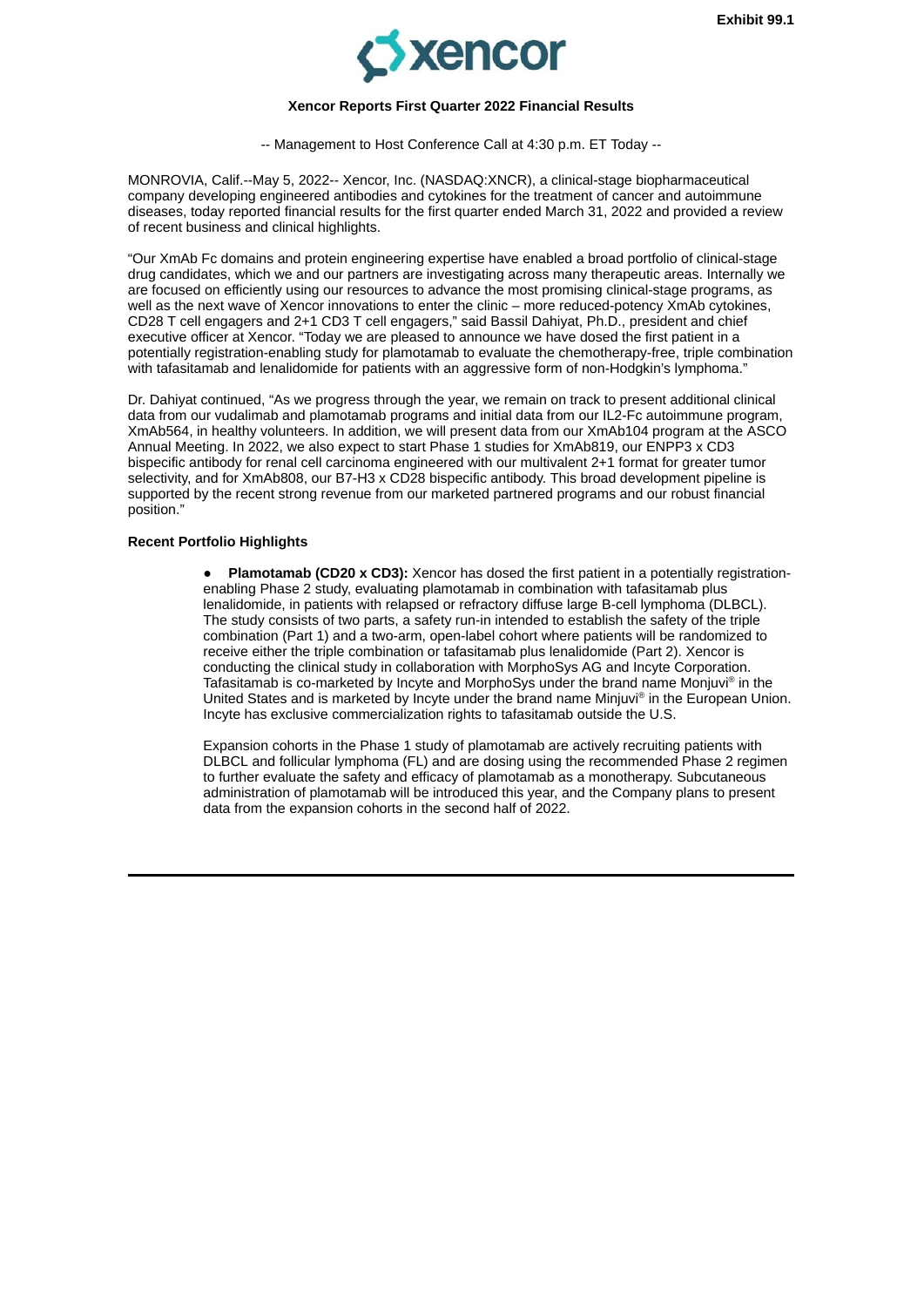**Vudalimab (PD-1 x CTLA-4):** Xencor is supporting two newly initiated investigatorsponsored studies of vudalimab, in patients with advanced biliary tract cancers and in patients with advanced rare cancers.

The Company is currently enrolling a Phase 2 study in patients with metastatic castrationresistant prostate cancer (mCRPC), in which vudalimab is being evaluated as a monotherapy or in combination with chemotherapy or a PARP inhibitor depending on the tumor's molecular subtype. The Company plans to present initial data from the study in the second half of 2022 and is currently initiating a Phase 2 study evaluating vudalimab monotherapy in patients with advanced pelvic tumors, including clinically defined high-risk mCRPC and certain gynecologic malignancies.

● **XmAb306 (IL15/IL15Rα-Fc):** Xencor's co-development partner Genentech, a member of the Roche Group, has initiated a Phase 1 study to evaluate the combination of XmAb306 (RO7310729) and daratumumab, an anti-CD38 monoclonal antibody, in patients with relapsed/refractory multiple myeloma.

XmAb306 is a potency-reduced IL15/IL15Rα-Fc fusion protein targeting NK and T cells for the treatment of patients with cancer. In an ongoing Phase 1 dose-escalation study of XmAb306 in patients with advanced solid tumors, XmAb306 has promoted high levels of sustained NK cell expansion and evidence of peripheral effector T cell proliferation. Additional studies of XmAb306 in combination with other therapeutic agents are also being planned.

● **XmAb104 (PD-1 x ICOS):** An abstract with initial dose-escalation data from the Phase 1 study of XmAb104 in patients with advanced solid tumors was accepted for a poster presentation at the American Society of Clinical Oncology (ASCO) Annual Meeting in June 2022.

● **Preclinical Data Presentations:** New data from two preclinical-stage XmAb cytokine programs, an IL18-Fc (XmAb143) and a LAG-3 targeted IL15/IL15Rα-Fc, were presented at the American Association for Cancer Research (AACR) Annual Meeting in April 2022.

● **Tidutamab (SSTR2 x CD3) and XmAb841 (CTLA-4 x LAG-3):** The Company will stop internal development of the tidutamab and XmAb841 programs. Neither program demonstrated a competitive clinical profile in recent trials, and the Company has decided to focus resources on new clinical programs. The Company will continue to support patients currently enrolled and being treated.

#### **Progress Across Partnered Programs**

● **Vir Biotechnology, Inc.:** In the first quarter of 2022, Xencor recognized \$70.3 million in royalty revenue under the Company's agreement with Vir. Sotrovimab, an antibody that targets the SARS-CoV-2 virus and incorporates Xencor's Xtend™ Fc domain for longer duration of action, has been made available by Vir and its partner Glaxo Wellcome UK Limited and GlaxoSmithKline Biologicals S.A. Due to the rapid emergence of the sotrovimab-resistant Omicron BA.2 subvariant in the first quarter, sotrovimab's authorization was ended in all U.S. regions.

● **Alexion Pharmaceuticals, Inc.:** In April 2022, Ultomiris ® (ravulizumab-cwvz), which incorporates an Xtend Fc domain, was approved by the U.S. Food and Drug Administration for the treatment of adult patients with generalized myasthenia gravis (gMG) who are antiacetylcholine receptor (AChR) antibody positive. In the first quarter of 2022, Xencor earned \$6.1 million from Alexion on net sales of Ultomiris.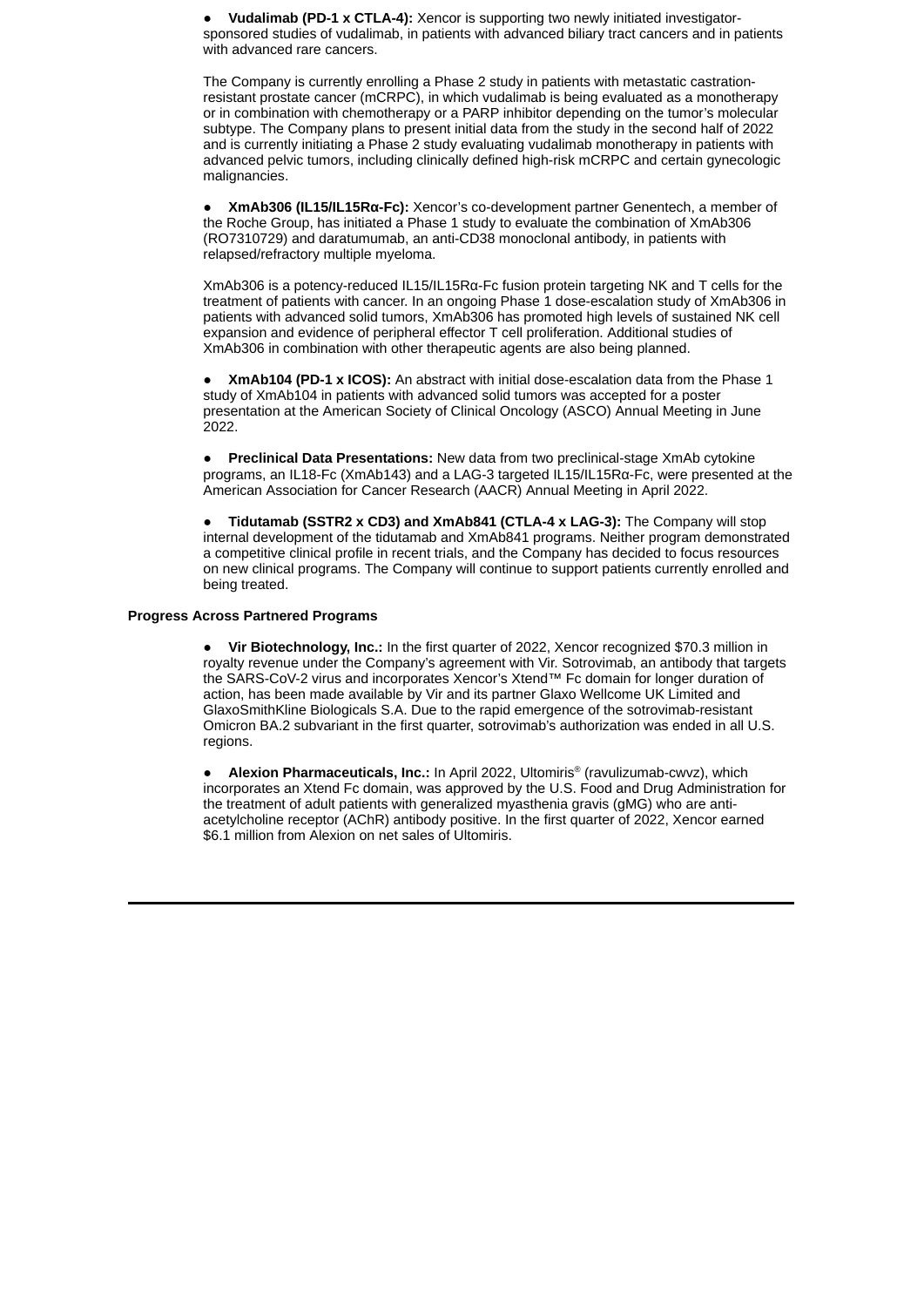● **Astellas Pharma, Inc.:** Astellas has advanced ASP2138, a CLDN18.2 x CD3 XmAb bispecific antibody, into Phase 1 clinical development for the treatment of patients with gastric, gastroesophageal, and pancreatic cancers. Under the Astellas agreement, Xencor applied XmAb bispecific Fc technology to an antigen pair provided by Astellas.

Ultomiris is a registered trademark of Alexion Pharmaceuticals, Inc. Monjuvi and Minjuvi are registered trademark of MorphoSys AG.

# **Financial Results for the First Quarter Ended March 31, 2022**

Cash, cash equivalents, receivables and marketable debt securities totaled \$683.6 million as of March 31, 2022, compared to \$664.1 million on December 31, 2021. During the first quarter of 2022, the Company received milestone payments and royalties from partners of \$83.7 million, which offset spending on operations and resulted in a higher cash balance relative to the 2021 year-end amount.

Revenues for the first quarter ended March 31, 2022 were \$85.5 million, compared to \$34.0 million for the same period in 2021. Total revenues earned in the first quarter of 2022 included revenues earned from Xencor's Janssen collaboration, milestone revenue from Astellas, and royalties from the Alexion, MorphoSys and Vir agreements, compared to revenue earned from the Janssen collaboration and royalties and milestones from the Alexion and MorphoSys agreements in the first quarter of 2021.

Research and development expenses for the first quarter ended March 31, 2022 were \$47.8 million, compared to \$41.4 million for the same period in 2021. Increased research and development spending for first quarter of 2022 compared to 2021 reflects increased spending on the Company's new development programs including XmAb808 (B7-H3 x CD28) and XmAb662 (IL-12).

General and administrative expenses for the first quarter ended March 31, 2022 were \$11.3 million, compared to \$8.2 million in the same period in 2021. Increased general and administrative spending for the first quarter of 2022 compared to 2021 reflects increased staffing and additional lease expenses.

Non-cash, stock-based compensation expense for the first quarter ended March 31, 2022 was \$10.8 million, compared to \$8.3 million for the same period in 2021.

Net income for the first quarter ended March 31, 2022 was \$23.6 million, or \$0.39 on a fully diluted per share basis, compared to a net loss of \$2.5 million, or \$(0.04) on a fully diluted per share basis, for the same period in 2021. Net income reported for the first quarter of 2022 compared to net loss for the same period in 2021 is primarily due to increased royalties from partners in 2022.

The total shares outstanding were 59,529,192 as of March 31, 2022, compared to 58,221,953 as of March 31, 2021.

### **Financial Guidance**

Based on current operating plans, Xencor expects to have cash to fund research and development programs and operations through the end of 2025. While future royalty revenues are uncertain, based on recent guidance from GSK, Xencor expects the amount of royalty revenue that it receives from sales of sotrovimab to substantially decline in future reporting periods. The Company expects to end 2022 with between \$500 million and \$550 million in cash, cash equivalents, receivables and marketable debt securities.

#### **Conference Call and Webcast**

Xencor will host a conference call today at 4:30 p.m. ET (1:30 p.m. PT) to discuss the first quarter 2022 financial results and provide a corporate update.

The live call may be accessed by dialing (877) 359-9508 for domestic callers or +1 (224) 357-2393 for international callers and referencing conference ID number 2583486. A live webcast of the conference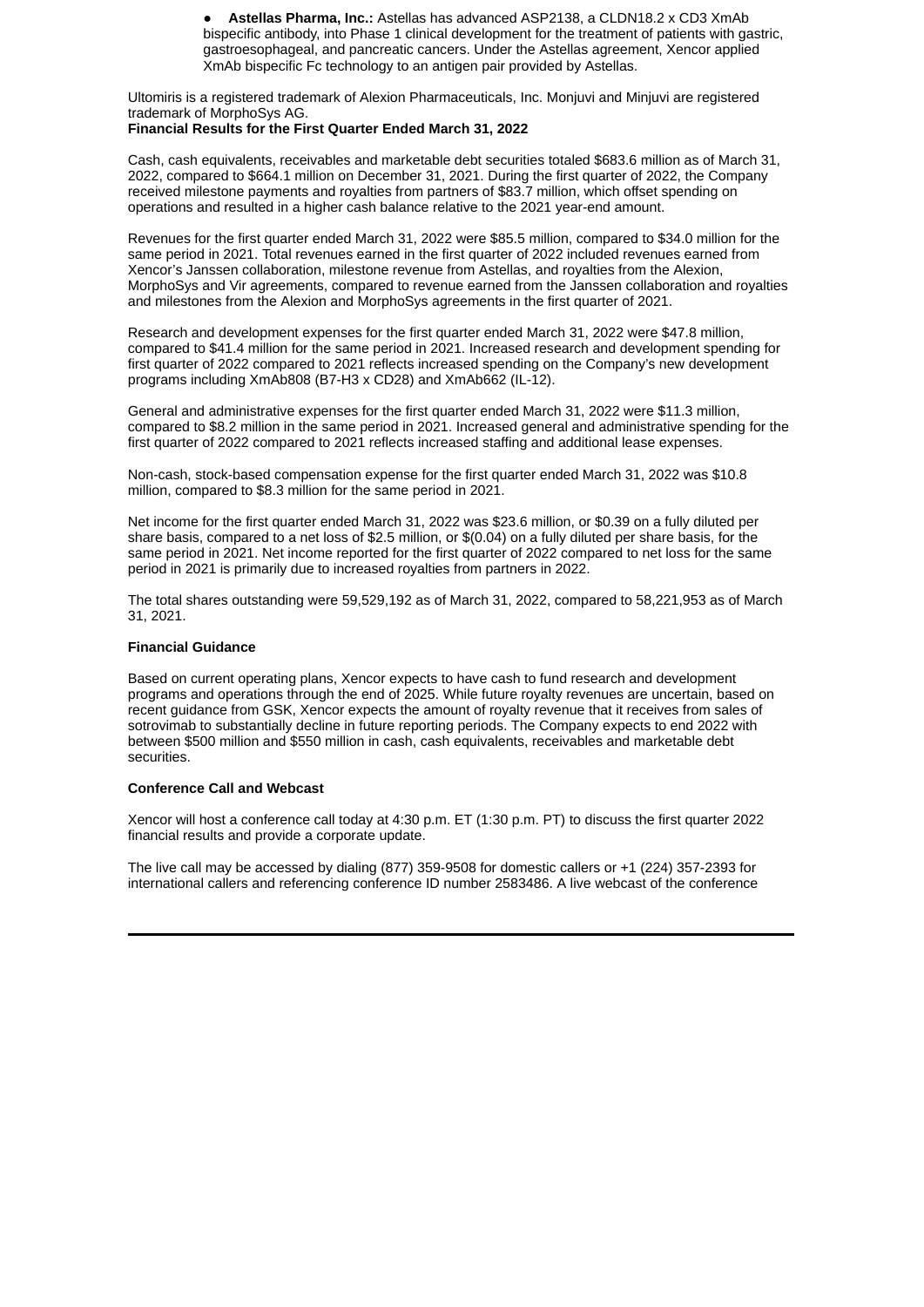call will be available online from the Investors section of the Company's website at www.xencor.com. The webcast will be archived on the company's website for 30 days.

#### **About Xencor, Inc.**

Xencor is a clinical-stage biopharmaceutical company developing engineered antibodies and cytokines for the treatment of patients with cancer and autoimmune diseases. More than 20 candidates engineered with Xencor's XmAb ® technology are in clinical development, and three XmAb medicines are marketed by partners. Xencor's XmAb engineering technology enables small changes to a protein's structure that result in new mechanisms of therapeutic action. For more information, please visit www.xencor.com.

#### **Forward-Looking Statements**

Certain statements contained in this press release may constitute forward-looking statements within the meaning of applicable securities laws. Forward-looking statements include statements that are not purely statements of historical fact, and can generally be identified by the use of words such as "potential," "can," "will," "plan," "may," "could," "would," "expect," "anticipate," "seek," "look forward," "believe," "committed," "investigational," and similar terms, or by express or implied discussions relating to Xencor's business, including, but not limited to, statements regarding planned presentations of clinical data, planned additional clinical trials, the quotations from Xencor's president and chief executive officer, our projected financial resources and other statements that are not purely statements of historical fact. Such statements are made on the basis of the current beliefs, expectations, and assumptions of the management of Xencor and are subject to significant known and unknown risks, uncertainties and other factors that may cause actual results, performance or achievements and the timing of events to be materially different from those implied by such statements, and therefore these statements should not be read as guarantees of future performance or results. Such risks include, without limitation, the risks associated with the process of discovering, developing, manufacturing and commercializing drugs that are safe and effective for use as human therapeutics and other risks, including the ability of publicly disclosed preliminary clinical trial data to support continued clinical development and regulatory approval for specific treatments, in each case as described in Xencor's public securities filings. For a discussion of these and other factors, please refer to Xencor's annual report on Form 10-K for the year ended December 31, 2021 as well as Xencor's subsequent filings with the Securities and Exchange Commission. You are cautioned not to place undue reliance on these forward-looking statements, which speak only as of the date hereof. This caution is made under the safe harbor provisions of the Private Securities Litigation Reform Act of 1995, as amended to date. All forward-looking statements are qualified in their entirety by this cautionary statement and Xencor undertakes no obligation to revise or update this press release to reflect events or circumstances after the date hereof, except as required by law.

#### **Contacts**

Charles Liles cliles@xencor.com

Media Contact Jason I. Spark Canale Communications 619-849-6005 jason@canalecomm.com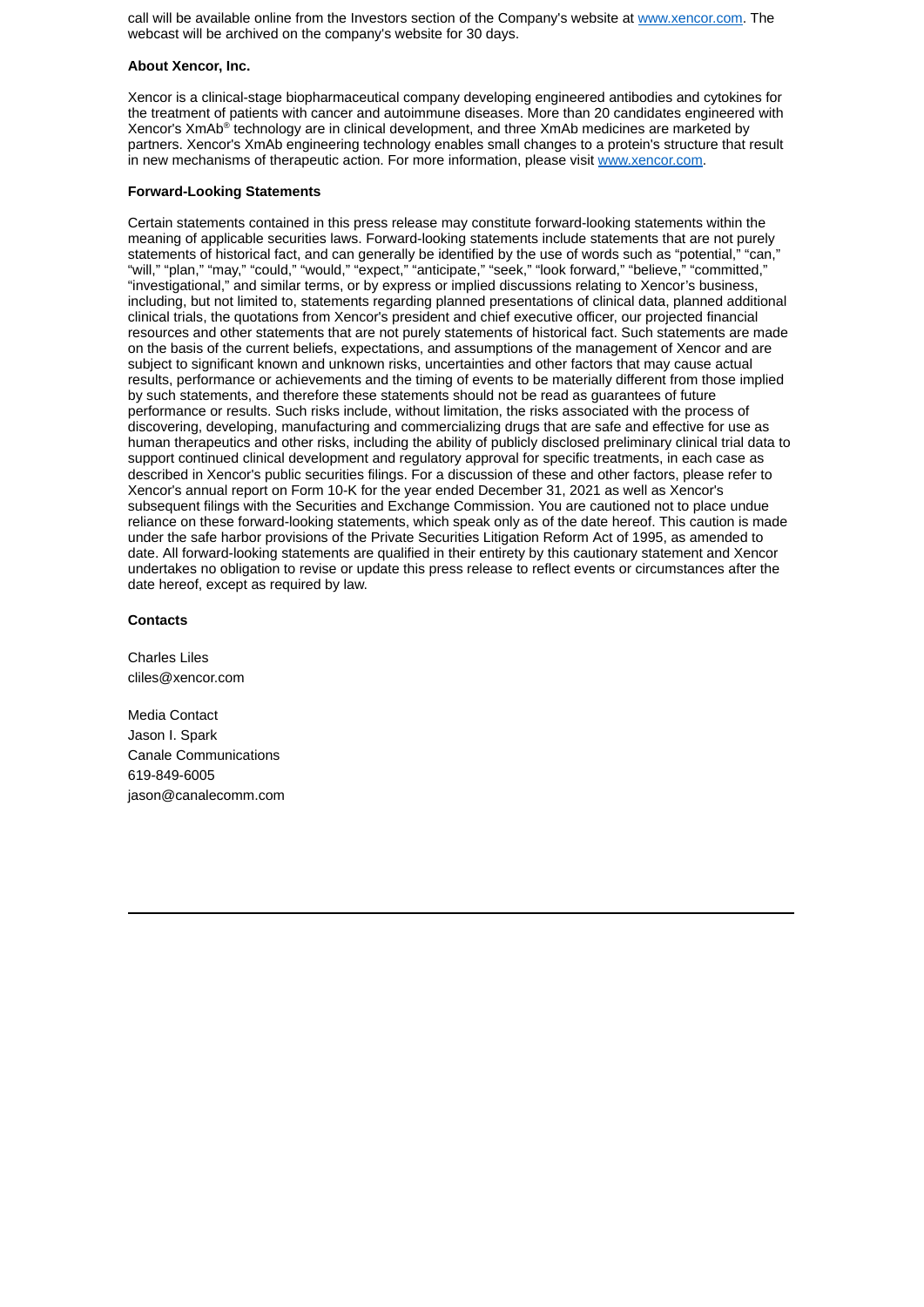# **Xencor, Inc. Condensed Balance Sheets (in thousands)**

|                                            |              | March 31,<br>2022 | December 31,<br>2021 |
|--------------------------------------------|--------------|-------------------|----------------------|
| <b>Assets</b>                              |              |                   |                      |
| <b>Current assets</b>                      |              |                   |                      |
| Cash and cash equivalents                  | \$           | 78,267            | \$<br>143,480        |
| Marketable debt securities                 |              | 278,058           | 153,767              |
| Marketable equity securities               |              | 33,430            | 36,860               |
| Accounts receivable                        |              | 88,204            | 66,384               |
| Contract asset                             |              | 5,000             |                      |
| Prepaid expenses                           |              | 23,011            | 23,877               |
| <b>Total current assets</b>                |              | 505,970           | 424,368              |
|                                            |              |                   |                      |
| Property and equipment, net                |              | 28,411            | 28,240               |
| Intangible assets, net                     |              | 16,712            | 16,493               |
| Marketable debt securities - long term     |              | 239,035           | 300,465              |
| Marketable equity securities - long term   |              | 31,262            | 31,262               |
| Notes receivable - long term               |              | 5,000             | 5,000                |
| Right of use asset                         |              | 30,919            | 31,730               |
| Other assets                               |              | 613               | 653                  |
| <b>Total assets</b>                        |              | \$857,922         | \$<br>838,211        |
|                                            |              |                   |                      |
| Liabilities and stockholders' equity       |              |                   |                      |
| <b>Current liabilities</b>                 |              |                   |                      |
| Accounts payable and accrued liabilities   | $\mathbb{S}$ | 24,517            | \$<br>33,444         |
| Deferred revenue                           |              | 35,488            | 37,294               |
| <b>Lease liabilities</b>                   |              | 936               |                      |
| <b>Total current liabilities</b>           |              | 60,941            | 70,738               |
|                                            |              |                   |                      |
| Lease liabilities, net of current portion  |              | 33,958            | 33,969               |
| <b>Total liabilities</b>                   |              | 94,899            | 104,707              |
|                                            |              |                   |                      |
| <b>Stockholders' equity</b>                |              | 763,023           | 733,504              |
|                                            |              |                   |                      |
| Total liabilities and stockholders' equity | \$           | 857,922           | \$<br>838,211        |